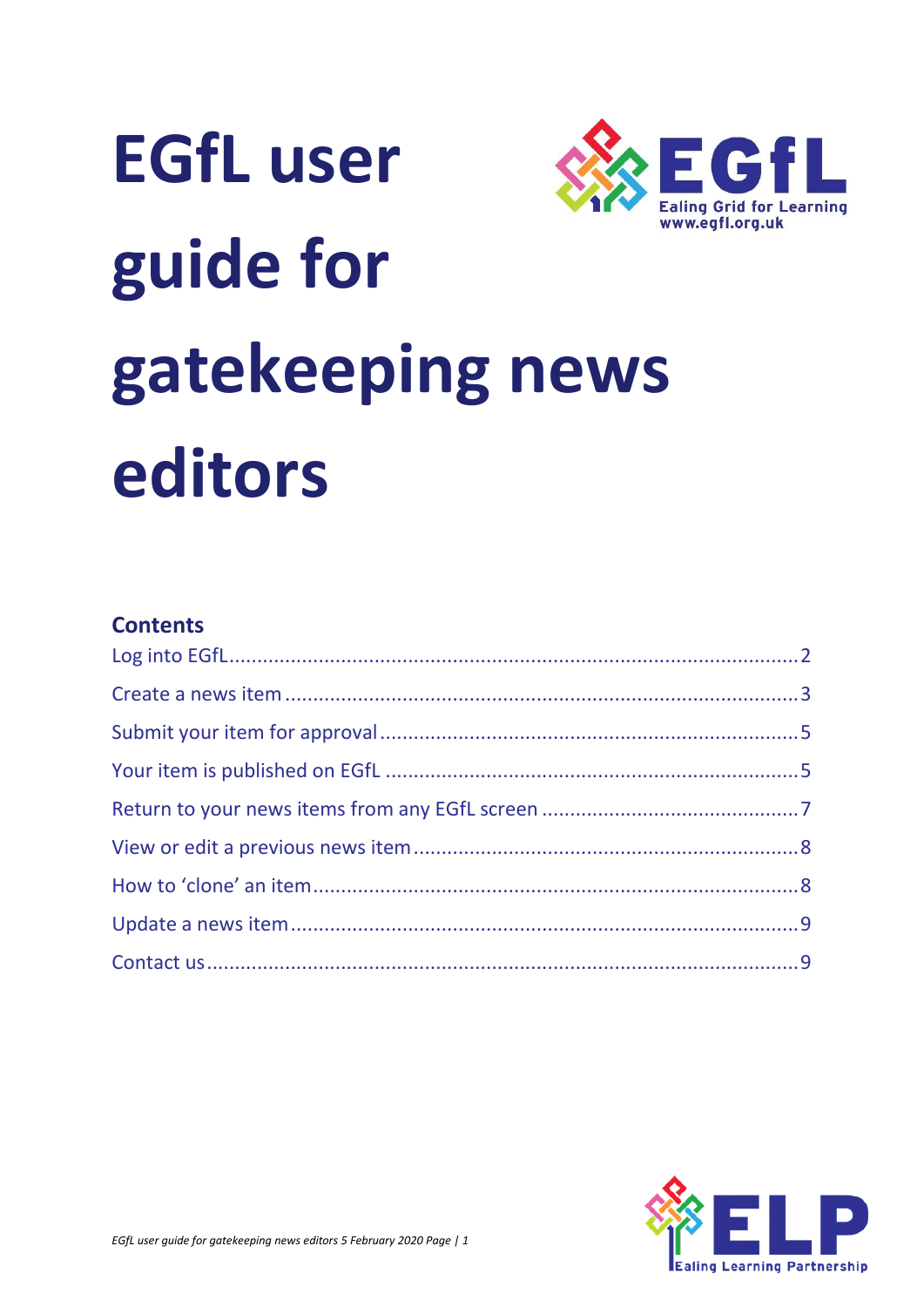## <span id="page-1-0"></span>**Log into EGfL**

Go to the Ealing Grid for Learning website at [www.egfl.org.uk](http://www.egfl.org.uk/)

Select **Log in** from the top right- hand side of the web page.

|                                                                                 | <b>EGfL</b><br><b>Ealing Grid for Learning</b>                                                                |                      |            | Search           |                 | Register<br>Lo tin<br>Ealing<br>www.ealing.gov.uk |
|---------------------------------------------------------------------------------|---------------------------------------------------------------------------------------------------------------|----------------------|------------|------------------|-----------------|---------------------------------------------------|
|                                                                                 | ELP leadership                                                                                                | ELP services         | Facilities | Finance and data | Human resources | Services for children                             |
| Home<br>User account<br>Create new account<br>Username*<br>Password *<br>Log in | Log in<br>Enter your Ealing Grid for Learning username.<br>Enter the password that accompanies your username. | Request new password |            |                  |                 |                                                   |

Enter your **Username** and **Password** and select **Log in** 

If you have forgotten the password use the **request new password** tab to get another one.

Once logged in you will see the following tabs: **View, Edit and My Articles**.

|      | $\epsilon$ EGfL                 |                              |                   |        |                  |
|------|---------------------------------|------------------------------|-------------------|--------|------------------|
|      | <b>Ealing Grid for Learning</b> |                              |                   | Search |                  |
|      |                                 |                              |                   |        |                  |
|      | ELP leadership                  | <b>ELP</b> services          | <b>Facilities</b> |        | Finance and data |
| Home |                                 |                              |                   |        |                  |
| View | Edit<br><b>My Articles</b>      |                              |                   |        |                  |
|      |                                 | <b>My username</b>           |                   |        |                  |
|      | E-mail address:                 | myemailaddress@ealing.gov.uk |                   |        |                  |

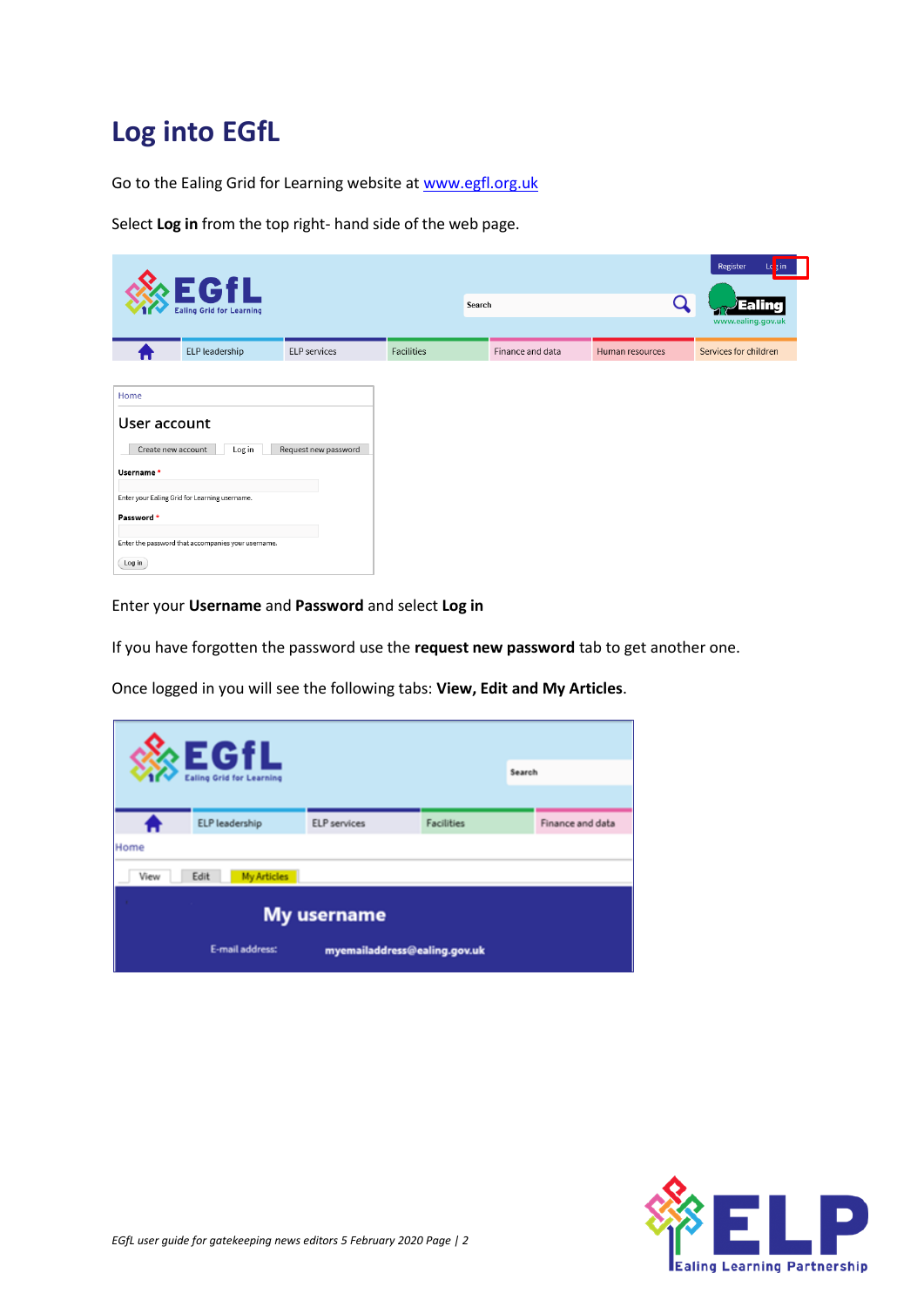### <span id="page-2-0"></span>**Create a news item**

Once logged in, hover over **Add content** on the top left of screen.



Select **News**, which will appear in the drop- down bar to bring up a blank 'create news' template.

| <b>Create News</b>            |                                                                                                                                                                                                                                                                                                                                   |
|-------------------------------|-----------------------------------------------------------------------------------------------------------------------------------------------------------------------------------------------------------------------------------------------------------------------------------------------------------------------------------|
| Page details *                | Title *                                                                                                                                                                                                                                                                                                                           |
| <b>Newseltter / Deadlines</b> | 90 characters max. Short, succinct and meaningful to the audience - one sentence to quickly convey what the item is about so that it grabs the headteacher's / reader's<br>attention.<br><b>Description</b><br>140 characters max. Briefly summarises the main point(s) of your item, ideally one sentence<br>Body (Edit summary) |
|                               |                                                                                                                                                                                                                                                                                                                                   |

Complete all fields, following the guidelines in italics under each text box as below:

| Title *                                                                                                           |  |  |  |  |  |  |  |  |   |                           |        |   |                                                                                                                                                                         |
|-------------------------------------------------------------------------------------------------------------------|--|--|--|--|--|--|--|--|---|---------------------------|--------|---|-------------------------------------------------------------------------------------------------------------------------------------------------------------------------|
| attention.                                                                                                        |  |  |  |  |  |  |  |  |   |                           |        |   | 90 characters max. Short, succinct and meaningful to the audience - one sentence to quickly convey what the item is about so that it grabs the headteacher's / reader's |
| <b>Description</b><br>140 characters max. Briefly summarises the main point(s) of your item, ideally one sentence |  |  |  |  |  |  |  |  |   |                           |        |   |                                                                                                                                                                         |
| <b>Body (Edit summary)</b><br>в                                                                                   |  |  |  |  |  |  |  |  | 画 | $\mathbf{I}_{\mathbf{x}}$ | Normal | ۰ |                                                                                                                                                                         |

**Body -** t*he full details of your item should adhere to protocols and house style (see terms and conditions link at the bottom of the template) and is 2,400 characters maximum (consider sending information as a separate attachment to include as a download). Be to the point. Less is more. Start with the conclusion (why do people need to read this item).*



**Audience -** *Select the school phase your item should be sent to. This can be multiple phases: right click select.*

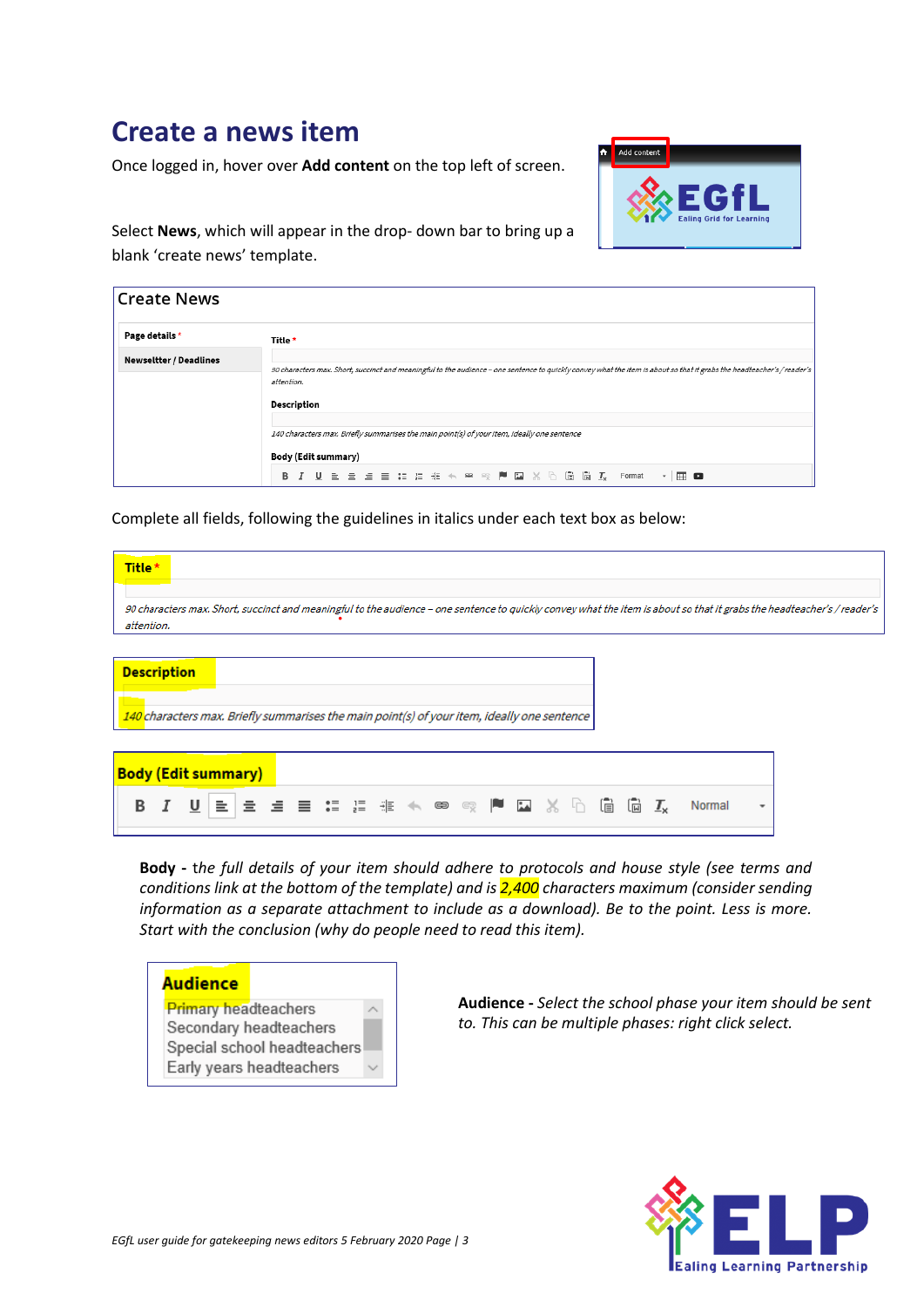#### **Attachment**

Attachments preferred format is PDF.

#### **Attach media**

**Browse** 

**Attachment** - P*referred attachment format is PDF. Make sure the title of the documents makes sense to the reader*. If you have an attachment to upload, click on **browse** and follow the instructions.

| <b>Related page and news</b>                                 |  |
|--------------------------------------------------------------|--|
|                                                              |  |
| Please select any related content you would like referenced. |  |
| <b>Add another item</b>                                      |  |

| <b>Related Services</b> |  |
|-------------------------|--|
|                         |  |
| Add another item        |  |

**Related page and news** - Select any related content you would like referenced – this could be your page on EGfL or a recent relevant news item. Start typing the title of the page/news item and a list will appear for you to select an option. You can

also select  $\boxed{\phantom{\text{Add another item}}$  to reference another page/ news item.

**Related Services –** Type the name of your service if appropriate (e.g. 'Ealing Grid for Learning' and this field will automatically populate.

| <b>Contacts</b> |                                                                                                            |
|-----------------|------------------------------------------------------------------------------------------------------------|
|                 |                                                                                                            |
|                 | If the contact person is anyone other than yourself, please remove yourself and/or add additional other(s) |
|                 | Add another item                                                                                           |

□ have read, understand and adhere to the terms and conditions \*

#### **Contacts –** This field will be populated with your name. You can change this if needed.

#### **Terms and conditions -**

tick the box to show that you have read, understand and adhere to the terms and conditions.

To complete your gatekeeping item, scroll back to the top of the page and select



on the left of the screen to update **Action required,** 

**Author** and **Deadline date (**if required) following the guidelines on screen.

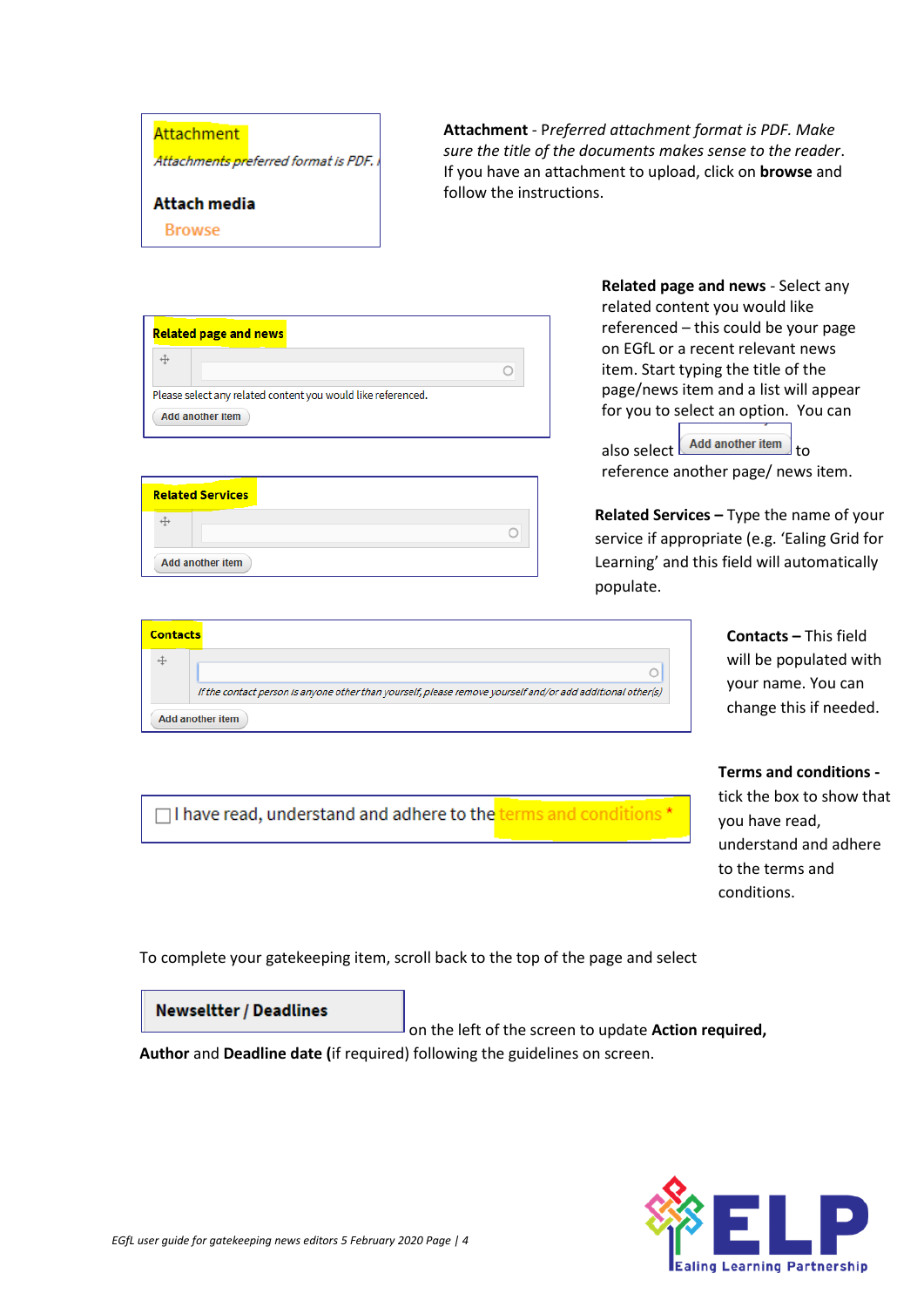Once all fields are completed, select one of the options from the bottom of the screen:

| Save as draft<br>Submit for approval                                                                                                                          |                                                                                                                                                                         |
|---------------------------------------------------------------------------------------------------------------------------------------------------------------|-------------------------------------------------------------------------------------------------------------------------------------------------------------------------|
| Save as draft - Saves what you are<br>working on. It does not submit or<br>publish your item, but your item will be<br>saved for you to edit at a later stage | Submit for approval -Sends your item for<br>approval to the web team. This does not<br>publish your item. Once approved by the web<br>team your item will be published. |
| Draft saved                                                                                                                                                   | $\overline{\bm{\omega}}$<br>• News News test has been created.<br>• Thank you for submitting this news article for approval                                             |

## <span id="page-4-0"></span>**Submit your item for approval**

Once submitted, you will receive a submitted for approval confirmation email from the EGfL web team. You are not able to make any further changes at this stage.

| <b>EGfL</b><br><b>Ealing Grid for Learning</b>                                                                                   |  |
|----------------------------------------------------------------------------------------------------------------------------------|--|
| Dear Gatekeeping,                                                                                                                |  |
| Thank you for submitting a news item for publication on Ealing Grid for Learning. The web team team will review this<br>shortly. |  |
| Kind regards,                                                                                                                    |  |
| The EGfL web team                                                                                                                |  |

## <span id="page-4-1"></span>**Your item is published on EGfL**

Once the EGfL web team have reviewed your item, you will receive **either** a **Your article is live email**  confirming your item is published – see below**.** No further action is needed by you.

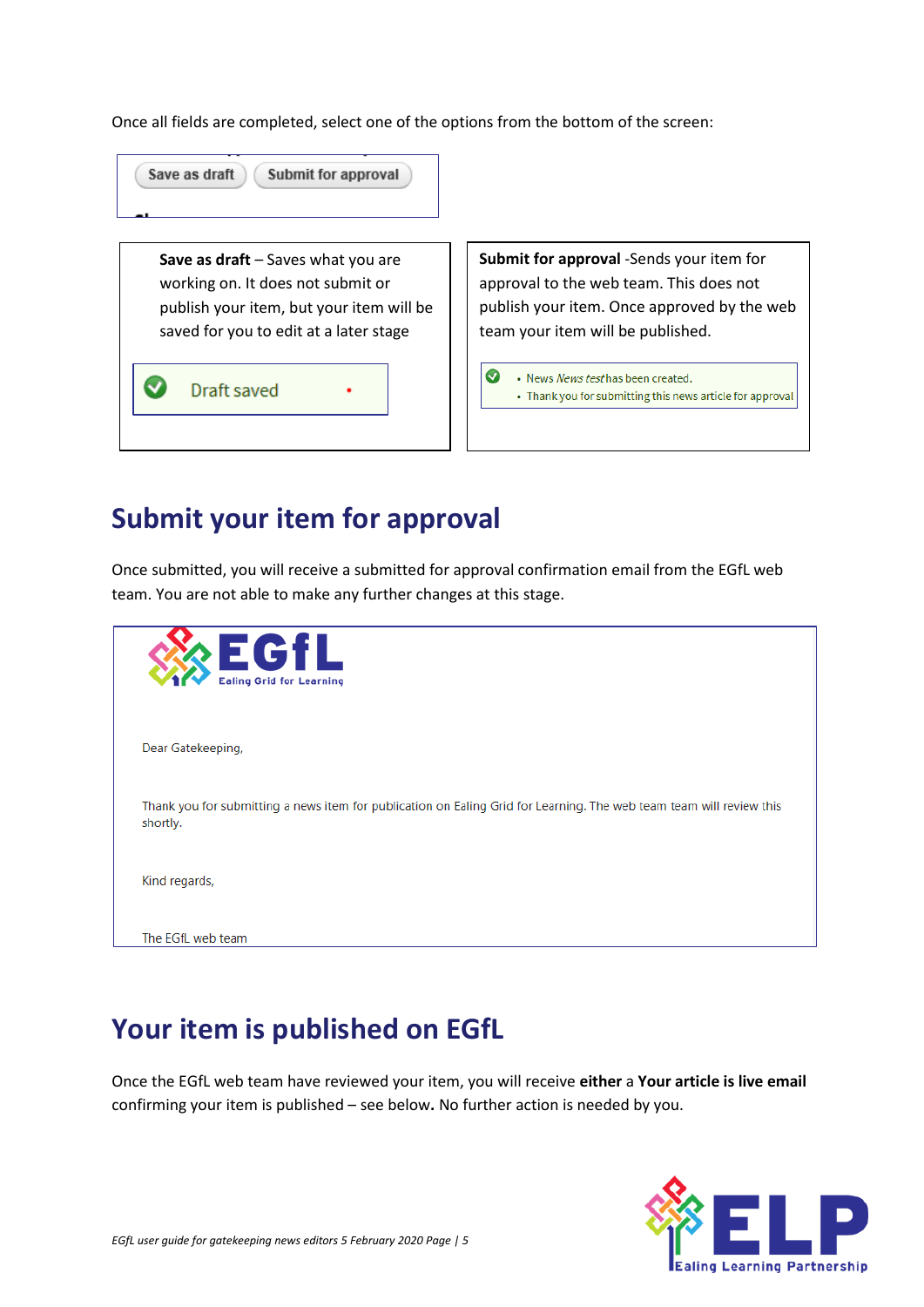| Dear Gatekeeping,                                                                                                                                                                          |
|--------------------------------------------------------------------------------------------------------------------------------------------------------------------------------------------|
| Thank you for submitting a news item for publication on Ealing Grid for Learning. This item has now been published<br>and is available via Healthy Schools London and TfL STARS crossover. |
| Your item will be included in the next gatekeeping newsletter to schools.                                                                                                                  |
| Kind regards,                                                                                                                                                                              |
| The EGFL web team                                                                                                                                                                          |

#### Or

# **Review your item / feedback from EGfL web team. Your item needs amending before publishing**

If your item needs amending before it is published, you will receive a **Review of your article email** with a link to feedback from the EGfL web team on your item:

| <b>EGfL</b><br><b>Ealing Grid for Learning</b>                                                                                                                                              |
|---------------------------------------------------------------------------------------------------------------------------------------------------------------------------------------------|
| Dear Gatekeeping,                                                                                                                                                                           |
| Thank you for submitting a news item for publication on Ealing Grid for Learning. The web team has some feedback on<br>the item which will need to be addressed before it can be published. |
| Please access the feedback via Healthy Schools London and TfL STARS crossover.                                                                                                              |
| Scroll to the bottom of the page to see the feedback.                                                                                                                                       |
| Many thanks,                                                                                                                                                                                |
| The EGFL web team                                                                                                                                                                           |

Click on the link in the email to see the feedback (the link takes you to your item – scroll to the bottom of the screen to see the feedback:

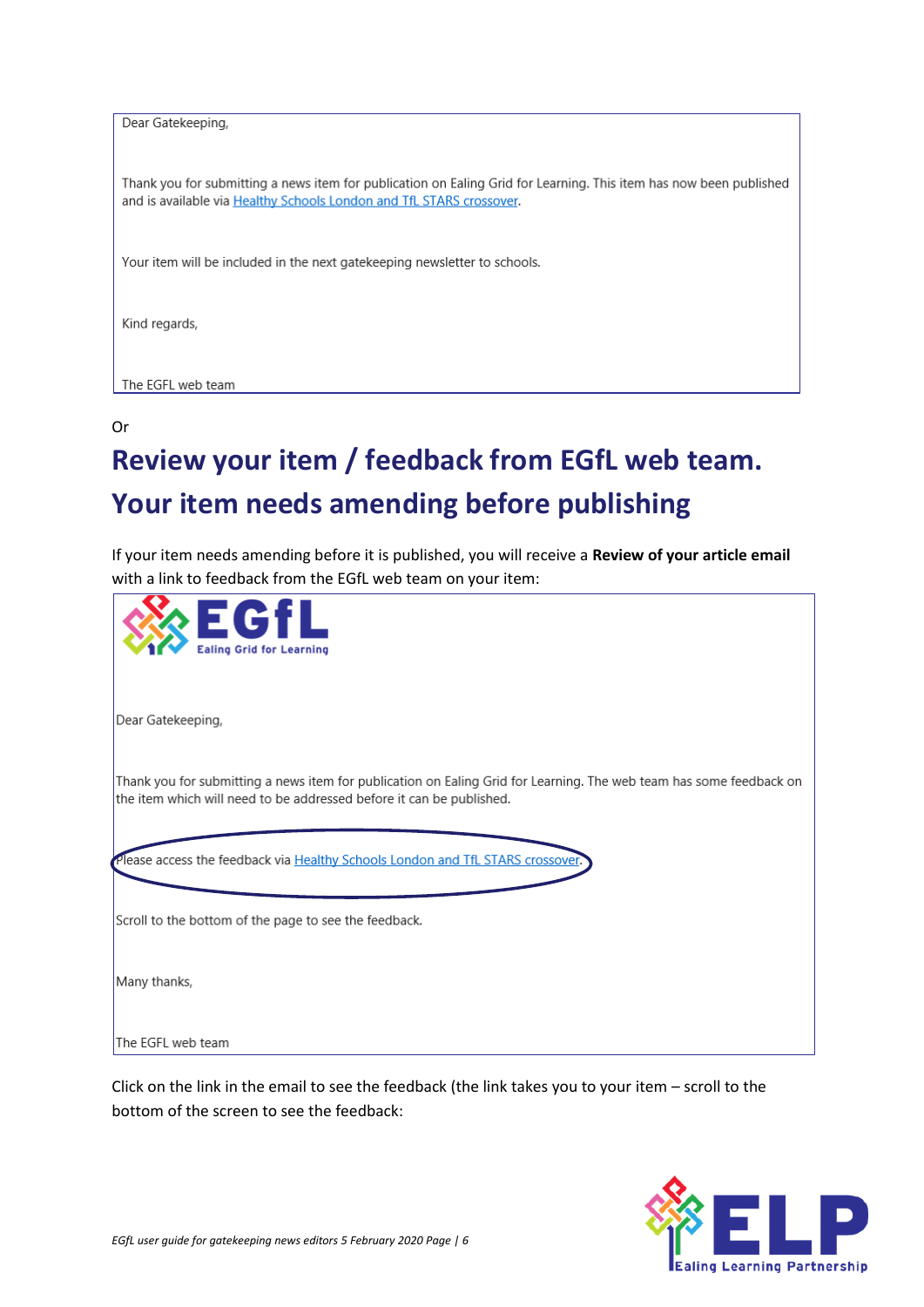| $\Box$ have read, understand and adhere to the terms and conditions $^*$                                                                                                                                                                                                                                                     |
|------------------------------------------------------------------------------------------------------------------------------------------------------------------------------------------------------------------------------------------------------------------------------------------------------------------------------|
| <b>Status: Requires updates</b>                                                                                                                                                                                                                                                                                              |
| <b>Feedback from Ealing colleagues</b>                                                                                                                                                                                                                                                                                       |
| Please upload your attachment<br>Complete the action required section                                                                                                                                                                                                                                                        |
|                                                                                                                                                                                                                                                                                                                              |
| • Save as draft - This allows you to save what you are working. It does NOT allow you to submit or publish your item.<br>• Submit for approval – This allows you to send the correct and complete content for approval to the administrator. This does NOT a<br>Save as draft<br><b>Submit for approval</b><br><b>Delete</b> |

Once you have updated your article, remember to **tick the terms and conditions box** and submit your item for approval.

### <span id="page-6-0"></span>**Return to your news items from any EGfL screen**

To return to your news articles from any screen, at any time, click **and all any time** at the top right of the screen (you need to be logged in) and select **My articles** tab:



This will bring up a list of all published and unpublished news items you have created or have been assigned to you by the EGFL web team

| <b>My Articles</b>                               |                         |                                 |                   |  |  |
|--------------------------------------------------|-------------------------|---------------------------------|-------------------|--|--|
| <b>Edit</b><br><b>My Articles</b><br><b>View</b> |                         |                                 |                   |  |  |
| Title                                            | <b>Published status</b> | <b>Updated</b>                  | <b>Operations</b> |  |  |
| News test                                        | <b>No</b>               | Tuesday, 21 January 2020, 16:11 | edit              |  |  |
| test                                             | <b>No</b>               | Tuesday, 21 January 2020, 14:19 | edit              |  |  |
| BBC's Tiny Happy People January newsletter       | <b>Yes</b>              | Monday, 20 January 2020, 12:23  | edit              |  |  |



⊖

My account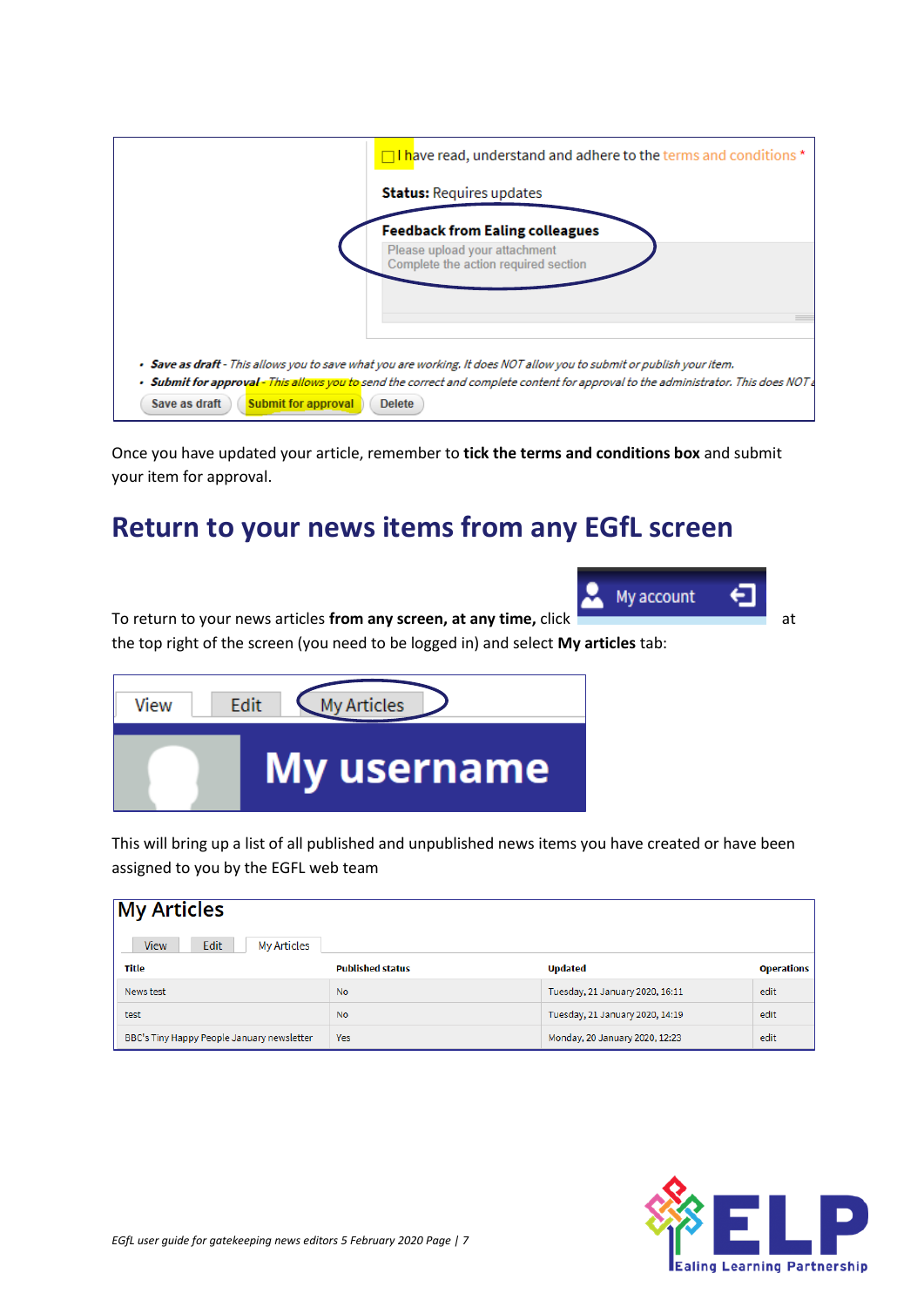#### <span id="page-7-0"></span>**View or edit a previous news item**

Select **My Articles** tab to view all previous gatekeeping news items assigned to you by the EGfL web team.

| <b>My Articles</b>                                             |           |                                |                   |  |
|----------------------------------------------------------------|-----------|--------------------------------|-------------------|--|
| Edit<br>View<br>My Articles                                    |           |                                |                   |  |
| Title                                                          | Published | <b>Updated</b>                 | <b>Operations</b> |  |
| Deadline for submitting Healthy Schools<br>London (HSL) awards | Yes       | Monday, 15 April 2019, 16:25   | edit              |  |
| PSHE project for high schools                                  | Yes       | Thursday, 11 April 2019, 12:04 | edit              |  |
| Requests to withdraw pupils from RSE                           | Yes       | Thursday, 11 April 2019, 12:05 | edit              |  |
| Submit your Healthy Schools London awards                      | Yes       | Monday, 1 April 2019, 12:55    | edit              |  |

Select **a title** to view a news item or select **edit** to bring up the editing screen.

## <span id="page-7-1"></span>**How to 'clone' an item**

**Clone** an item when you wish to replicate a previously created item rather than create a new item from scratch (e.g. a regular item where the main information remains roughly the same, with only minor changes to dates etc).

From the **My Articles** screen, select the **title** of the item you wish to clone and then select **Clone content.**

| Schools required to book their free annual |               |  |
|--------------------------------------------|---------------|--|
| health in school visit                     |               |  |
| View<br>Edit                               |               |  |
|                                            | Clone content |  |

You will see the news template of the previously created news item that you can edit/update as required. (If the title of your new item is the same as the one you are cloning, remember to delete the text 'clone of' in the title field).